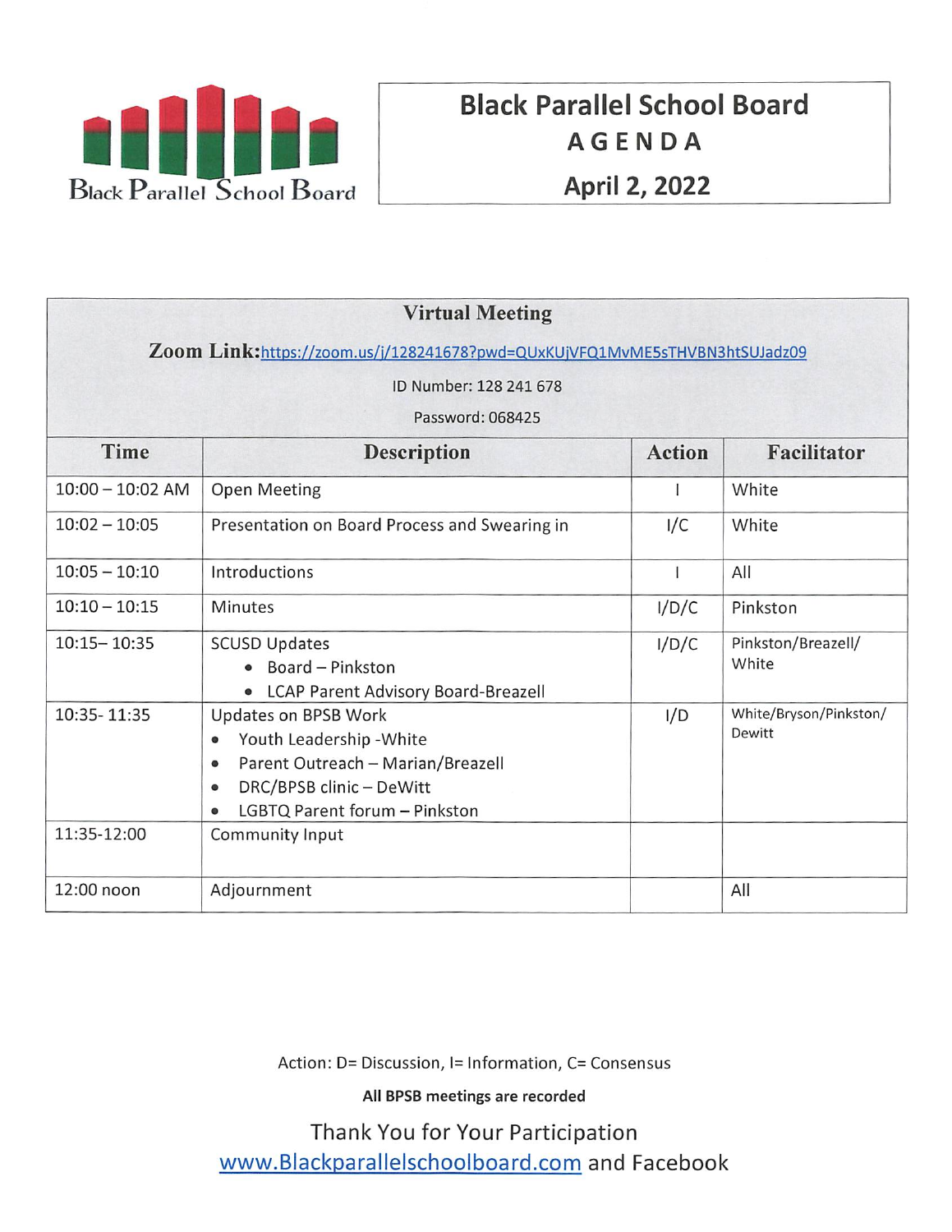#### MINUTES OF BLACK PARALLEL SCHOOL BOARD MONTHLY MEETING-03/05/22

Date and time: 03/05/22 10:00 am to: 03/07/22 12:00 pm Present: Bakari Chavanu, LaShanya Breazell, Carl Pinkston, Darryl White, Faye Wilson Kennedy. Marian Bryson Toni Tinker, Ursula DeWitt Lailah Muwwakkil Zoom Projects/Tags: Diack parallel school board Absent: Location:

## **DISCUSSION**

#### 1. WELCOME

Visit and subscribe to the BPSB Website: http://blackparalielschoolboard.com Follow and like @SacBPSB on Facebook.

#### 2. INTRODUCTIONS

Name Misspelled?: If your name is misspelled, let the minute taker know at the end of the meeting or send a note to correct the spelling.

Aeisha Jones, Africa Williams, Bina Lefkovitz, Brendan Murphy, Chioko Grevious, Christiana J, Dr. Greg Spencer, Gilberto, Jamela Smith, Jim Peterson, Lamia Coleman, Maria Herndon, Nikki Milevsky, Rayvn McCollough, Scottie, Susan Ciminelli, Tamar Knox, Valerie Williams, Zelon **Harrison** 

#### 3. MINUTES

Minutes from February meeting: https://blackparallelschoolboard.com/wp-content/uploads/2022/02/Black-Parallel-School-Board-Feb-2022- Packet.pdf

#### 4. ELK GROVE PARENT PRESENTATION YOUTUBE

Parent lodges complaint to the EGUSD Board about her daughter being pulled into the office and accused of violating locker room policy. They made the daughter change her clothes outside the locker room. The principal violated her student's rights, but he tried to contend that the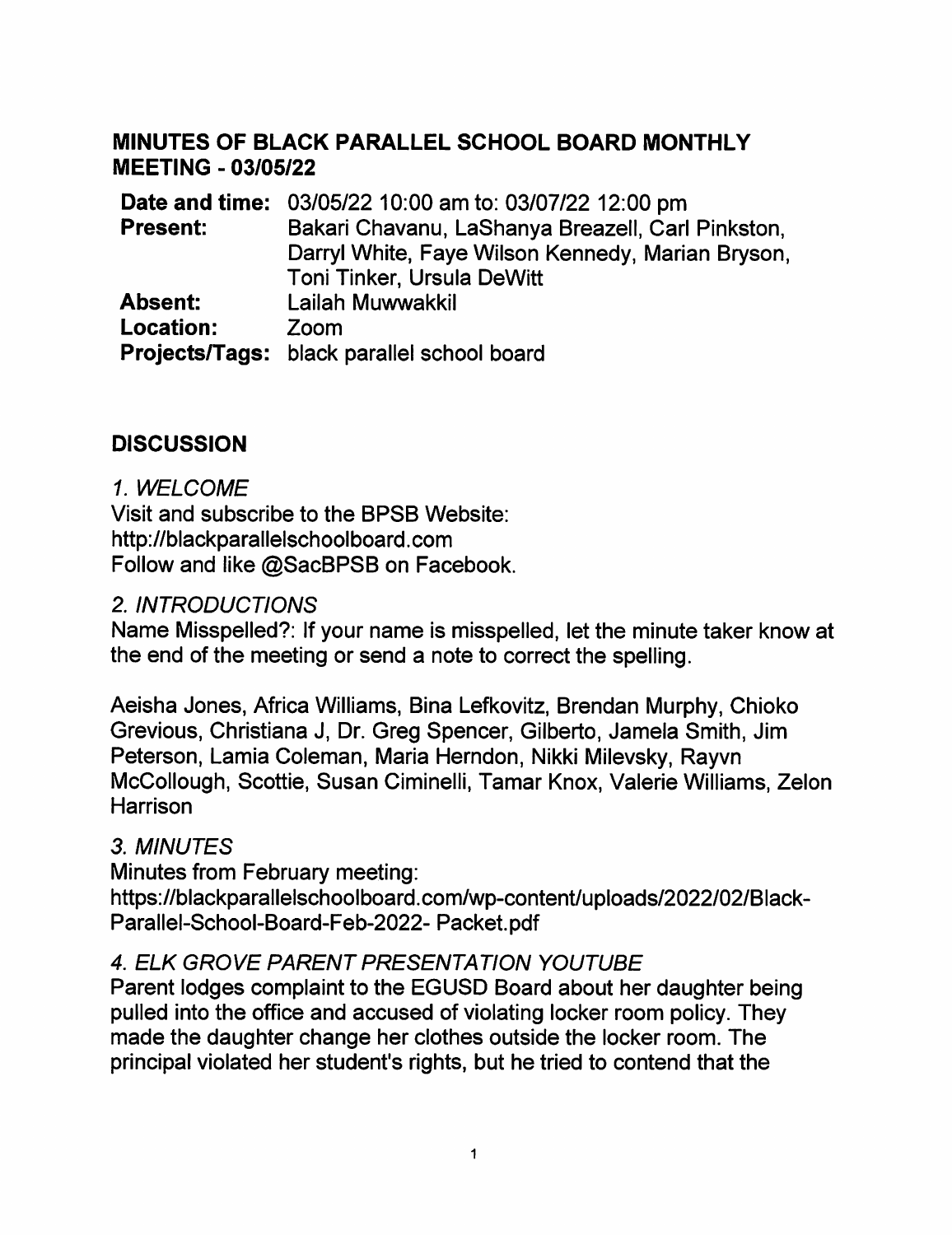incident was insignificant. The administrator harassed her daughter. This took place at Katherine Albiani Middle School in Elk Grove.

Ravyn: (Chat Notes): My daughter attended this school; they are the worst This parent's complaint is common. Children are facing violations and harassment daily.

Zelon: we need to stop allowing our children to go to schools where they are not respected and discriminated against.

Marian: I advise parents to file complaints and find someone to help them with the issues and concerns.

Donielle: (Chat Notes): I'm trying to encourage a black staff member at a SCUSD school to come forward with an ongoing problem this year of black children being targeted with suspensions that don't get logged into the official data system; with being marked absent without cause even when they have been in class, and other strategies that lead to their being given behavior hearings. I don't want to tell her story, so 1 hope she will join us when she feels comfortable.

Toni: I experienced the same complaints when I lived in Elk Grove and when my children attended. Parents must document the incidents and log the violations as hate crimes.

Donielle: (Chat Notes): They especially go after high-performing black children. Similar things happened to my brother at Valley high.

Scottie: parents should file an OCR (Office of Civil Rights) complaint. Also, what is the BPSB going to do about these complaints and support the family?

Darryl: we must get these stories, so they become a part of lawsuits.

Susan: (Chat Notes): SCUSD has an attorney advisor now. He needs to lead the way to ensure that parents AND students know their rights, AND admin and teachers know their responsibilities as stewards of our scholars.

Tamara: (Chat Notes): We are grateful for the BPSB's support when my son was suspended from a SCUSD elementary school.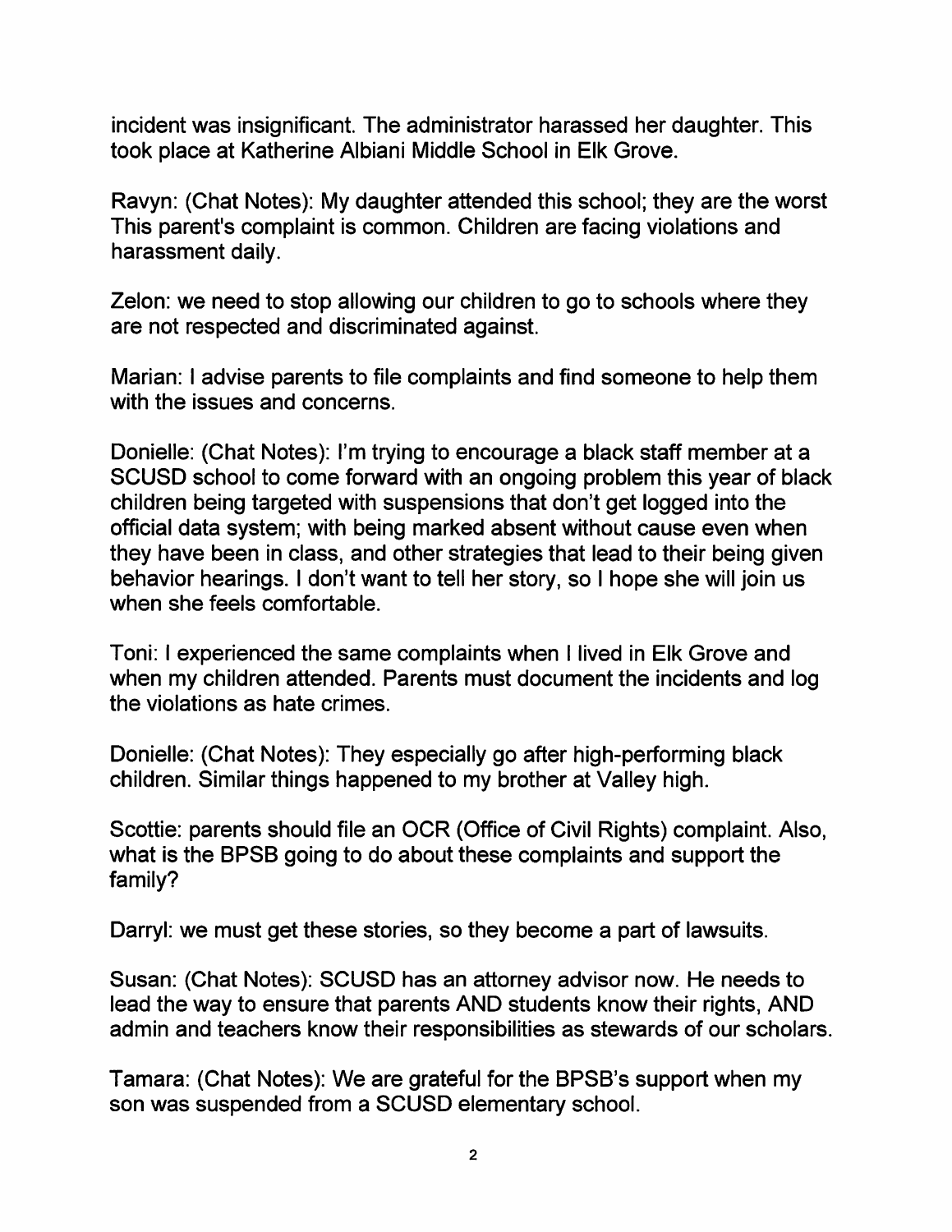Ursula: BPSB needs to be applied more pressure in all districts. Elk Grove is not the only place it's happening. We can help file complaints, and we need to support filing those complaints.

Rayvn: (Chat Notes): My child was also had a hate crime committed against her at that school, there's no (if) this is what is happening

Nikki: I was searching online for the EGUSD Uniform Complaint process and the site says, "Page is not found."

Aeisha: (Chat Notes): All students deserve sensitive and fair treatment regardless of grade point, behavior history. We must provide/guide/support avenues for parental support.

Nikki: (Chat Notes): I think EGUSD uses the Law Firm of Lozano Smith like SCUSD does

Susan: (Chat Notes): So incredibly abusive to children and perpetuates anti-black racism on all levels.

The young lady in EGUSCD was sexually and emotionally abused by the Albiani principal, VP, and counselor. Rayvn: (Chat Notes): I want the school to stop over surveillance of Black children.

Darryl: We have a lawsuit against CDE related to violations of students' rights. We need to gather stories like this to support the lawsuit. Racism is real, and it's impacting our youth in schools.

AGENDA ITEM FOR NEXT MEETING: Discuss Susan's concerns about racism in the EGUSD.

5. BLACK PARENT INVOLVEMENT DAY

119 parents participated in the Parent Involvement Day Want to thank the district for its support of PID. It's the first year the district has done.

Some schools that participated:

McClatchy, LBHS, Didion Elementary, Parkway, John Bidwell, MLK Jackman, Albert Einstein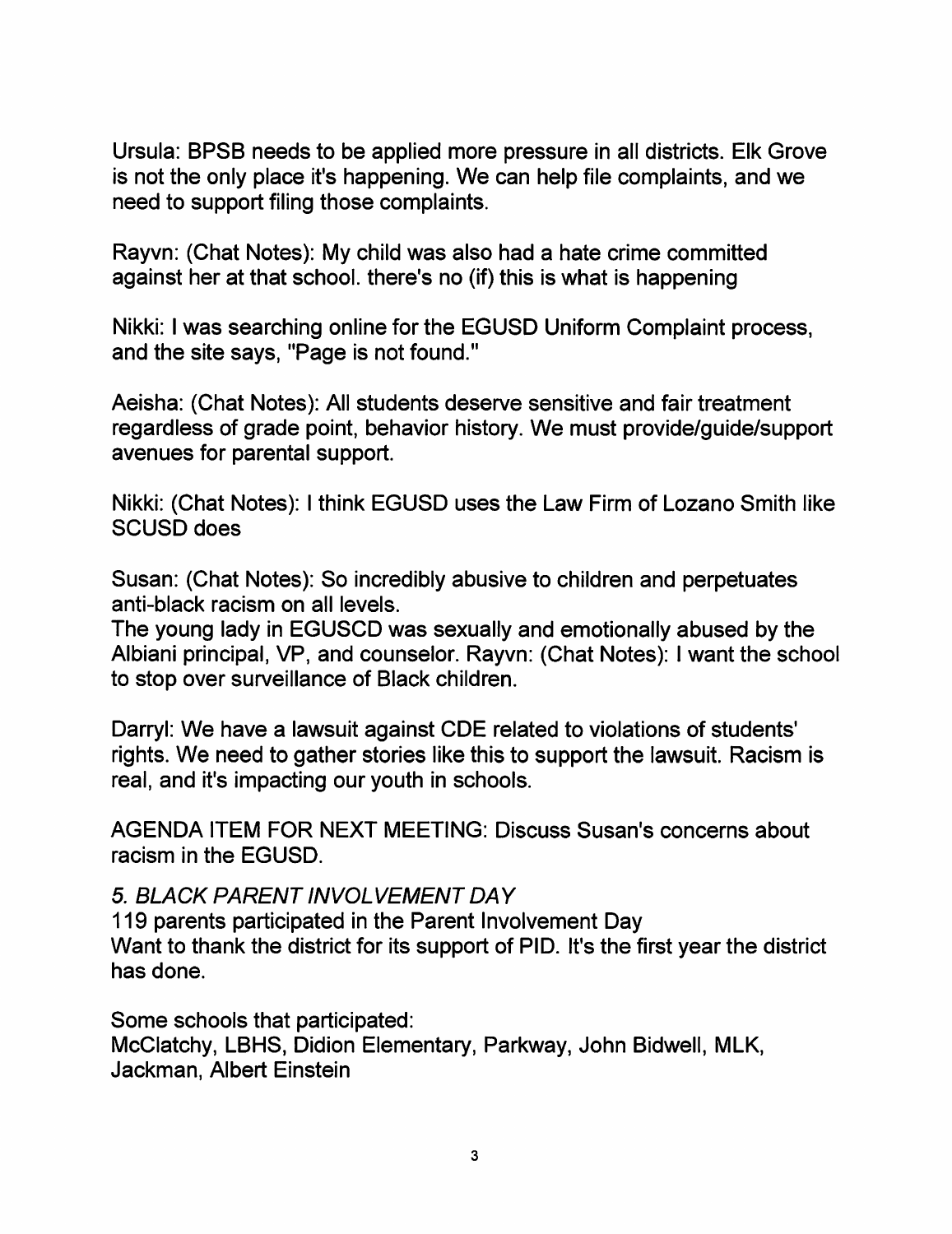Caroline Wenzel, Rosemont, Kennedy High School, Phoebe Hearst, John Still Elementary, Pony Express Elementary, Sutter Middles School

Tamar Knox: It was an awesome experience. My son didn't want me to attend, but it was okay. A counselor visited classes with me. Everyone was friendly. Appreciate the observation form provided by BPSB. I appreciate your help.

Christina: I got to visit classes for both children. I was able to use the observation sheet. The school was very inviting. One of my son's teachers has not been supportive of my son. It was essential to visit and see how his teacher interacted with him.

Brenda: (Chat Notes): Parents should observe their scholars whenever they like. Part of being a teacher is being uncomfortable and living with it.

Carl: the impetus behind PID was that teachers and schools felt that Black parents were not interested in their children's school, and we want to show that it's not true.

LaShanya: said that four fathers participated from the Papa Bear Group.

#### 6. SCUSD UPDATES

#### 6-1. SCUSD Board Meeting Summary -- Pinkston

February 3rd Board Meeting Topics covered: Parents voiced concerns about accountability Independent audit Superintendent spoke on the various racist incidents in the district. He introduced Mark Harris, the public liaison for racial issues. Highlighted the COVID-19 rates and mandated vaccinations Reduction of classified services Provided recommendations on LCAP.

Nikki: (Chat Notes): https://www.scusd.edu/sites/main/files/fileattachments/9.2 rif\_resolution\_3254\_exhibit\_a.pdf 6-2. LCAP Parent Advisory Board-Breazell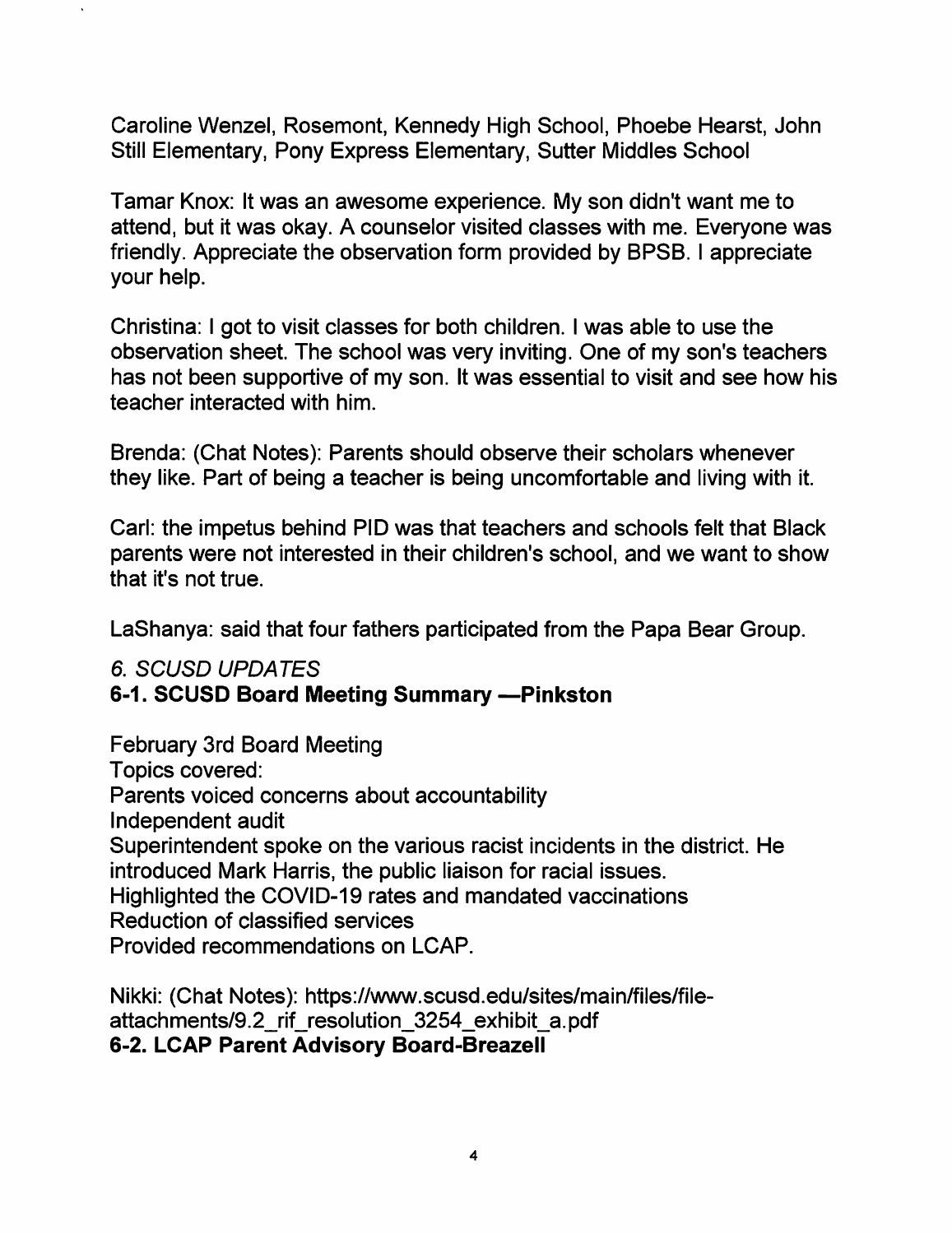# 7. LCAP PARENT ADVISORY BOARD-BREAZELL

We're working on a job description for Instructional Aides for every classroom. LCAP committee made a recommendation to the board. Excerpt from the report:

Short-Term

- Identify learning gaps
- Provide students the appropriate help
- Identify assessment tools being used successfully Mid-Term
- Regular Evaluation
- Identify best practices for specific student populations Short-Term
- Identify community partners
- Inventory existing partnerships Mid-Term
- Community schools model

We're working on a job description for Instructional Aides for every classroom. LCAP committee made a recommendation to the board. Excerpt from the report:

Short-Term

- Identify learning gaps
- Provide students the appropriate help
- Identify assessment tools being used successfully Mid-Term
- Regular Evaluation
- Identify best practices for specific student populations Short-Term
- Identify community partners
- Inventory existing partnerships

Mid-Term

• Community school model

# 7-1. Youth Leadership -White

Arianne reported what's happening in the Zero Tolerance Youth Leadership group.

She will be meeting with other youth. They are planning workshops on hidden curriculum and other topics.

# 7-2. Parent Outreach - DeWitt

Encourage parents to attend School Site Council meeting. 7-3. DRC/BPSB clinic - DeWitt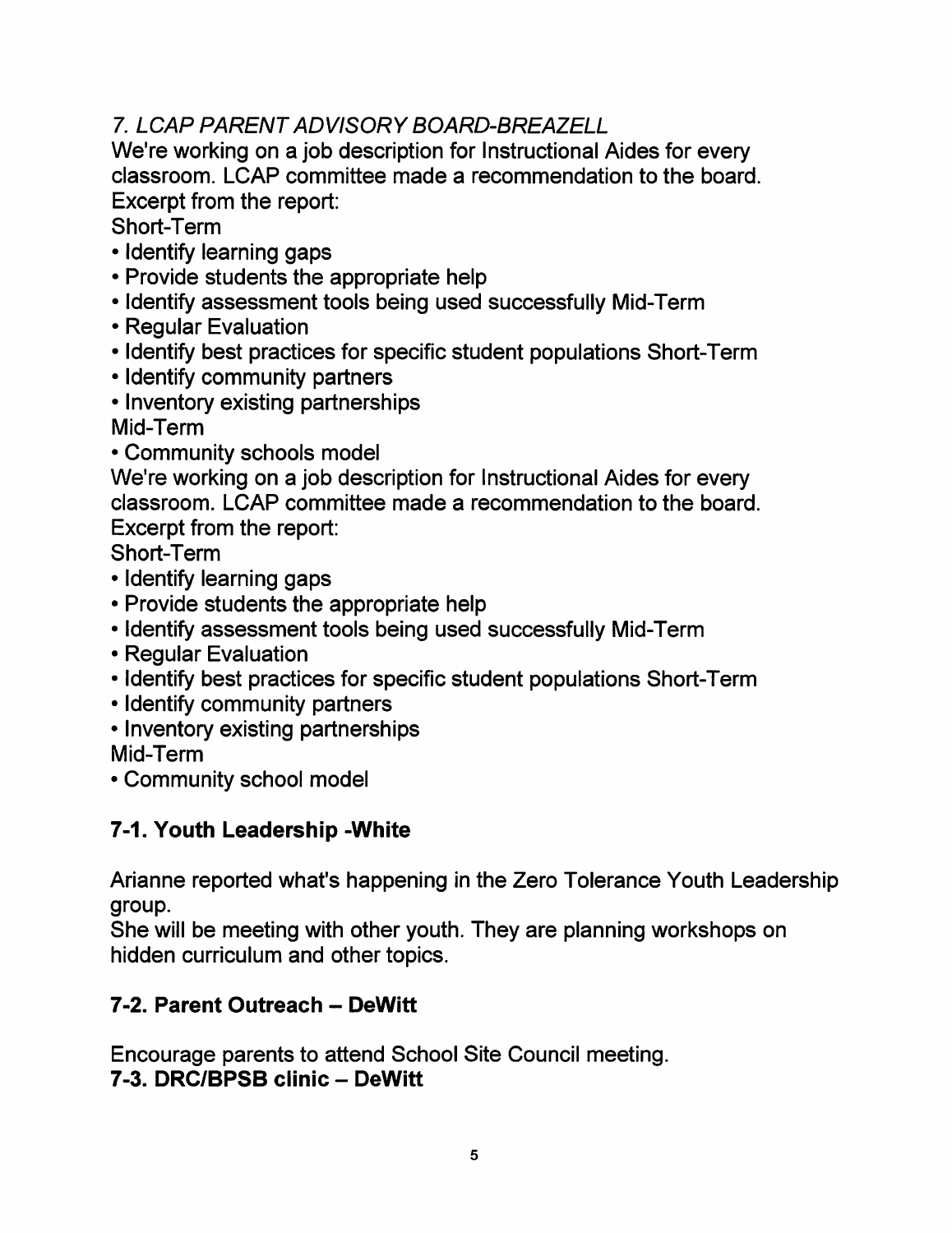The clinic is still going on. Connect with BPSB if you need assistance.

## 7-5. LGBTQ Youth Forum - Pinkston

The Stonewall Foundation organized the forum for LGBTQ Black youth. Far too often, LGBTQ Black youth are silenced. It was a very eye-opening event in terms of what the youth shared. The youth need more opportunities to share their experiences, concerns, challenges. We want to continue to support the youth and their parents. Another forum will be organized for the parents of LGBTQ youth.

Rayvn: (Chat Notes); Black LGBTQIA youth are oppressed in different intersections of their identity

Donielle: (Chat Notes): So true, Rayvn, and it shows up in the mental health data, more significant depression, etc. So essential to address and glad this body is stepping forward.

Rayvn: (Chat Notes): We absolutely are! It is extremely critical to support our youth in their different intersections.

## 8. COMMUNITY INPUT

Faye: (Chat Notes): The @CaliforniaPPC invites you to host and/or participate in a Public Reading of MLK's historic April 4th "Beyond Vietnam speech (in-person or virtual) on April 4, 2022. For more info contact: SacPPC2019@gmail.com. Thank you!

Jim: thank you to Darryl for facilitating our Bi-weekly Equity Team, Maria for the Black History display, and Marian for hosting the Parent Involvement Day. Appreciate you all for the work you do.

Bina: thank you for the rich insight I get from these meetings. Great gratitude for BPSB hosting the LGBTQ forum.

Scottie: thank you guys for the work you do. I shared your PID flier on my social media. Parents in another district want to organize an involvement day.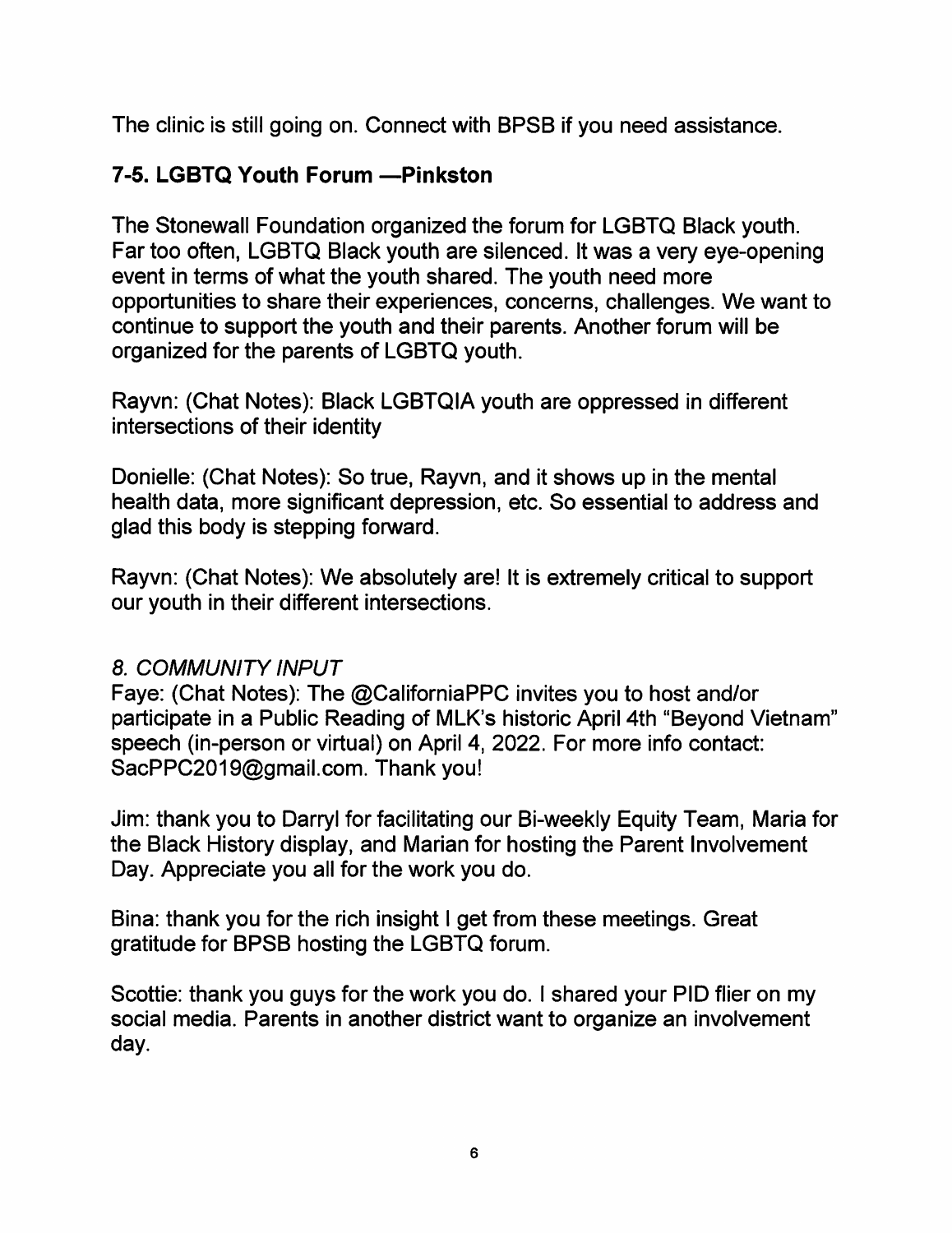Nikki: there's a teacher crisis and staff crisis. Rally on March 17, along with SEIU, to protest the lack of teachers, staff, bus drivers, janitors, etc. SCUSD needs to be actively recruiting more people, including pay raises.

Aeisha; thank you to everyone. We need to be aware of homeless students, especially because of the housing crisis.

Valerie: we are looking for new cohort trainees.

Brendan: thank you for sharing that video. Trying to get my students excited about the nomination of Ketanji Brown Jackson to the Supreme Court.

Maria: concerned about a classroom I visited where there was no teacherstudent interaction. Students were on computers, and the teacher wasn't interacting.

Nikki: (Chat Notes): Could be Concurrent teaching. Trying to teach kids at home while also teaching kids in person.

Donielle: we're hosting a mental health listening session for youth. Register here: bit.ly/314ACTSession https://secure.lglforms.com/form\_engine/s/yxvcmWC\_QZ7Crl3szPltgg

Marian: nice to see everyone, and I enjoy being in this space.

Lamia: learned so much today.

Susan: Grateful to be here and glad I came to this meeting.

LaShanya; Next month. United and Guided are hosting a Spring festival at Tahoe Park.

Zeion: Black Parent Needs Assessment. I want to get a copy of the BPSB book.

Jamela: thank you so much. Very informative. I learned a lot as a school board member.

Africa: thank you for having this meeting.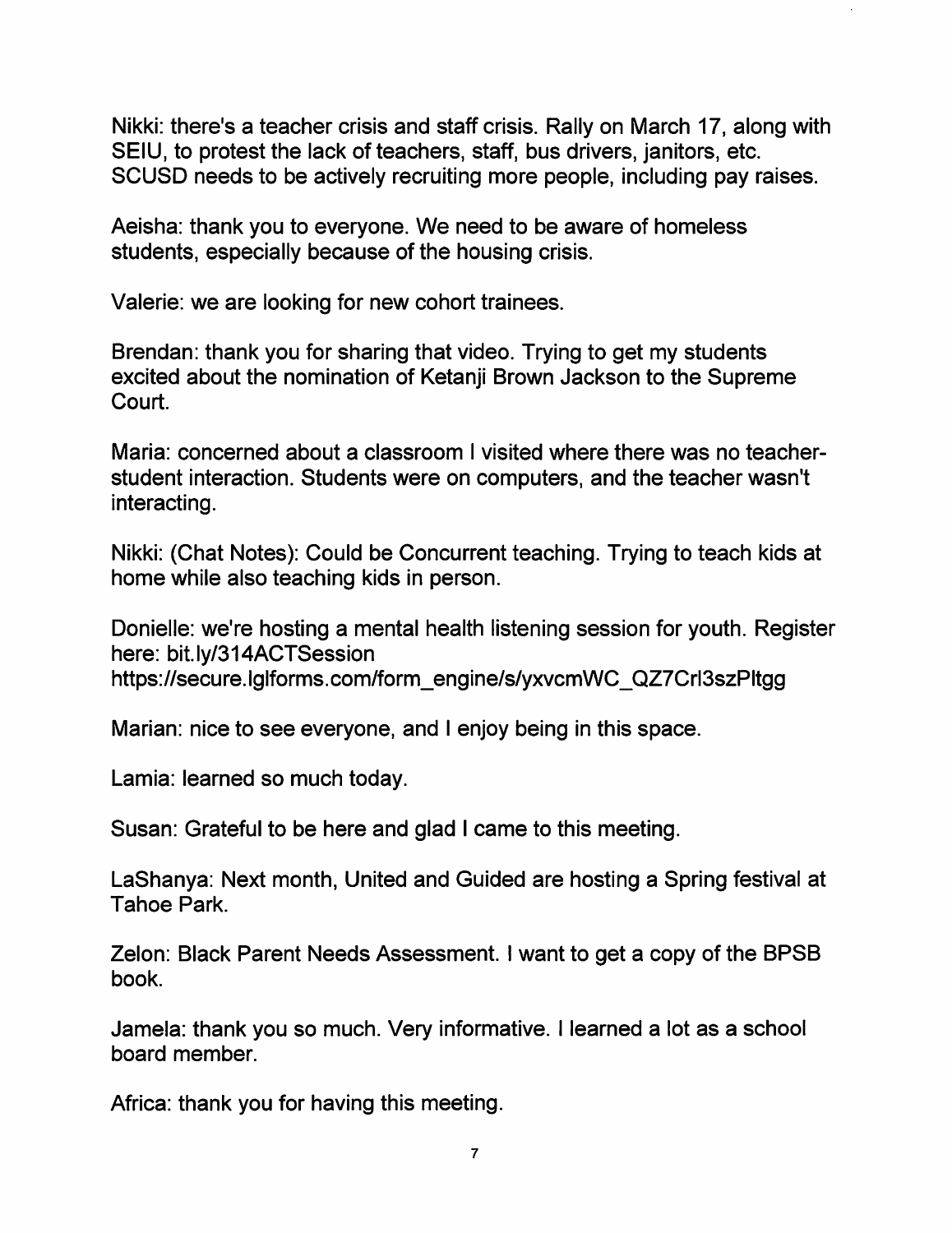Tamara: looking forward to the next meeting. It was very informative.

Gilberto: inspiring as always, thank you.

Ursula: concerned about surveillance when kids are using computers.

Christiana: I did join a School Site Council. I want to support BPSB.

Sharon: I have learned a lot today.

9. ADJOURNMENT

 $\ddot{\phantom{a}}$